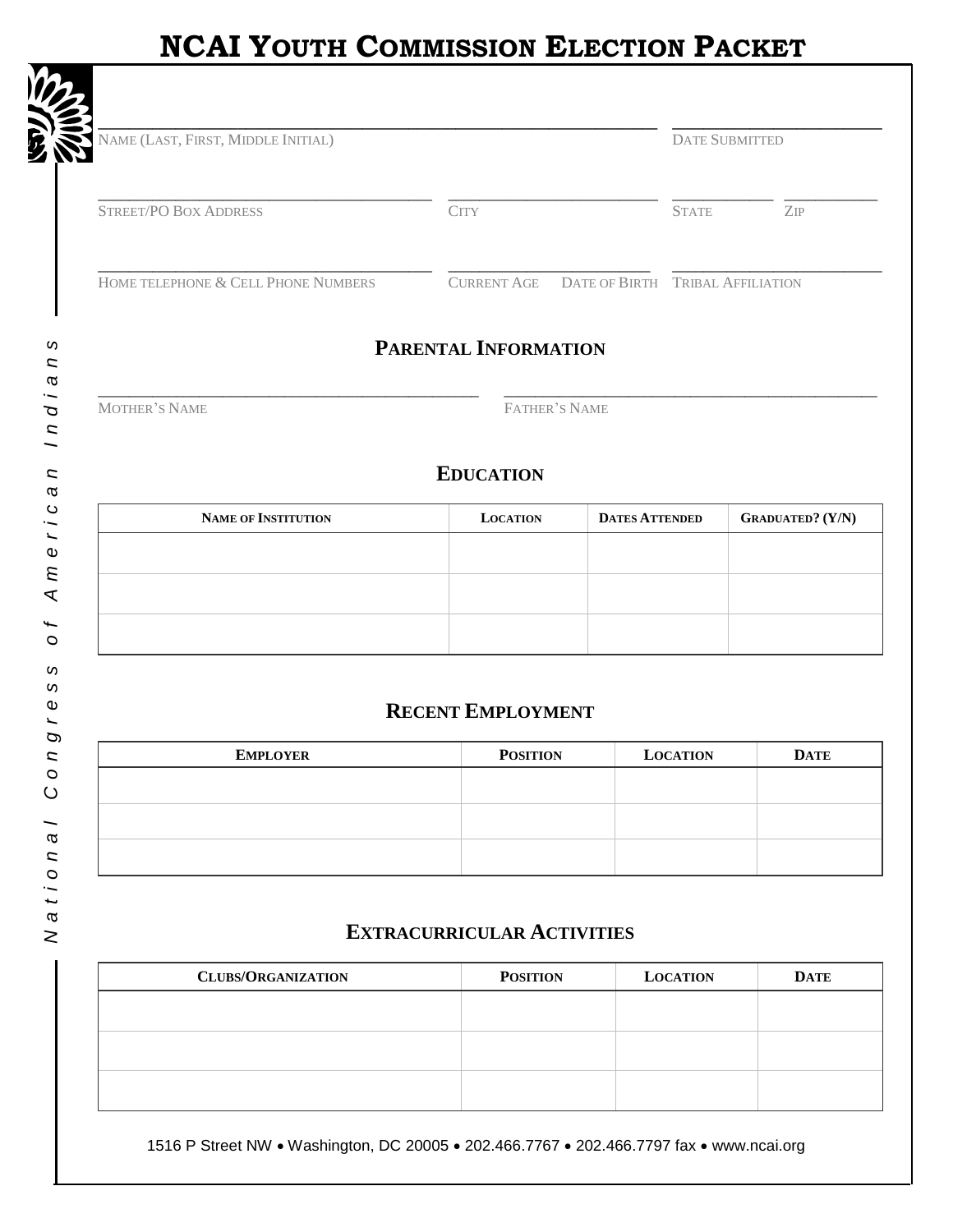| In the space provided, please feel free to tell us anything about yourself that we might have missed:                                       |             |
|---------------------------------------------------------------------------------------------------------------------------------------------|-------------|
|                                                                                                                                             |             |
|                                                                                                                                             |             |
|                                                                                                                                             |             |
|                                                                                                                                             |             |
|                                                                                                                                             |             |
|                                                                                                                                             |             |
|                                                                                                                                             |             |
| Please share with us what you believe is the biggest problem that youth in your community face today?                                       |             |
|                                                                                                                                             |             |
|                                                                                                                                             |             |
|                                                                                                                                             |             |
|                                                                                                                                             |             |
|                                                                                                                                             |             |
|                                                                                                                                             |             |
|                                                                                                                                             |             |
|                                                                                                                                             |             |
|                                                                                                                                             |             |
|                                                                                                                                             |             |
|                                                                                                                                             |             |
|                                                                                                                                             |             |
| I submit this application to the NCAI Youth Commission and do solemnly swear that the contents contained                                    |             |
| herein are true to the best of my knowledge and I understand that any false or incomplete information may result<br>in my disqualification. |             |
|                                                                                                                                             |             |
|                                                                                                                                             |             |
| <b>SIGNATURE</b>                                                                                                                            | <b>DATE</b> |

1516 P Street NW . Washington, DC 20005 . 202.466.7767 . 202.466.7797 fax . www.ncai.org